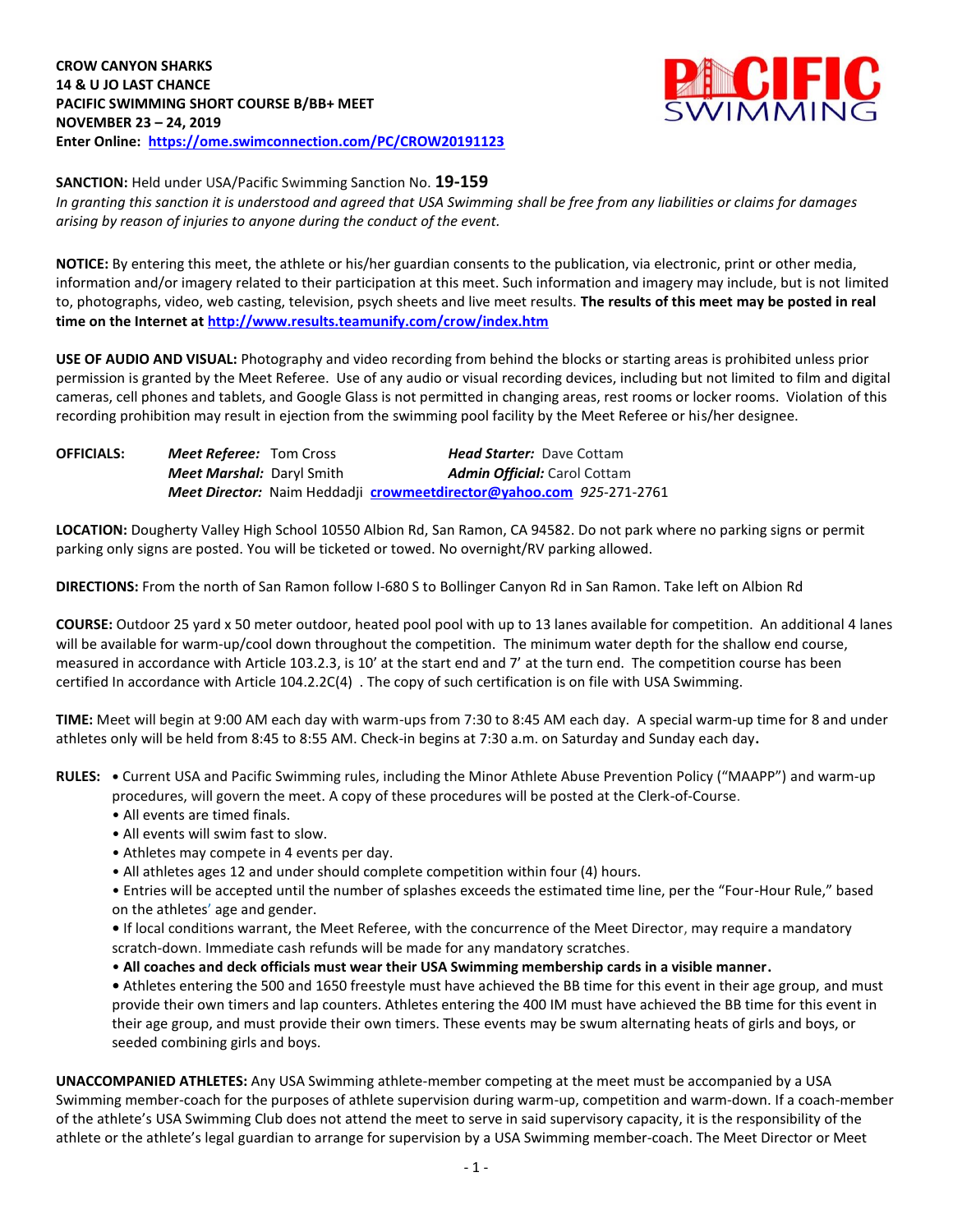Referee may assist the athlete in making arrangements for such supervision; however, it is recommended that such arrangements be made in advance of the meet by the athlete's USA Swimming Club Member-Coach.

**RACING STARTS:** Any athlete entered in the meet must be certified by a USA Swimming member-coach as being proficient in performing a racing start, or must start each race from within the water. It is the responsibility of the athlete or the athlete's legal guardian to ensure compliance with this requirement.

**RESTRICTIONS:** • Smoking and the use of other tobacco products is prohibited on the pool deck, in the locker rooms, in spectator

- seating, in standing areas and in all areas used by athletes, during the meet and during warm-up periods.
- Sale and use of alcoholic beverages is prohibited in all areas of the meet venue.
- No glass containers are allowed in the meet venue.
- No propane heater is permitted except for snack bar/meet operations.
- All shelters must be properly secured.
- Deck Changes are prohibited.

• Destructive devices, to include but not limited to, explosive devices and equipment, firearms (open or concealed), blades, knives, mace, stun guns and blunt objects are strictly prohibited in the swimming facility and its surrounding areas. If observed, the Meet Referee or his/her designee may ask that these devices be stored safely away from the public or removed from the facility. Noncompliance may result in the reporting to law enforcement authorities and ejection from the facility. Law enforcement officers are exempt per applicable laws.

• Operation of a drone, or any other flying apparatus, is prohibited over the venue (pools, athlete/coach areas, spectator areas and open ceiling locker rooms) any time athletes, coaches, officials and/or spectators are present.

**ELIGIBILITY:** • Athletes must be current members of USA Swimming and enter their name and registration number on the meet entry card as they are shown on their Registration Card. If this is not done, it may be difficult to match the athlete with the registration and times database. The meet host will check all athlete registrations against the SWIMS database and if not found to be registered, the Meet Director shall accept the registration at the meet (a \$10 surcharge will be added to the regular registration fee). Duplicate registrations will be refunded by mail.

• Athletes in the "BB" Division must have met at least the listed "BB" time standard. Athletes in the "B" Division must have met at least the listed "B" time standard.

• Entries with **"NO TIME" will be REJECTED**.

- Entry times submitted for this meet may be checked against a computer database and may be changed in accordance with Pacific Swimming Entry Time Verification Procedures.
- Disabled athletes are welcome to attend this meet and should contact the Meet Director or Meet Referee regarding any
- special accommodations on entry times and seeding per Pacific Swimming policy.
- The athlete's age will be the age of the athlete on the first day of the meet.

**ENTRY PRIORITY:** Meet entries will not be accepted any earlier than *October 19, 2019.* Entries from members of assigned "year round" Zone 2 clubs postmarked or entered online by 11:59 PM. on **October 26, 2019**will be given 1<sup>st</sup> priority acceptance. Entries from members of all Zone 2 clubs (year round and seasonal) postmarked or entered online between 12:00 AM **October 27, 2019** and 11:59 PM November2, 2019 will be given 2<sup>nd</sup> priority acceptance. All entries from Zone 2, all other Pacific LSC Zones and other LSC's, either postmarked, entered online, or hand delivered by the entry deadline will be considered in the order that they were received.

## **\*\* NOTE: Athletes who falsify their entry form by listing a club to which they are not legitimately associated will be rejected from the meet. Further, entry fees will not be refunded and they may be referred to the Pacific Swimming Review Committee for disciplinary action.**

**ENTRY FEES:** \$4.00 per event plus an \$8.00 participation fee per athlete. Entries will be rejected if payment is not sent at time of request. No refunds will be made, except mandatory scratch-downs.

**ONLINE ENTRIES:** To enter online go to **<https://ome.swimconnection.com/PC/CROW20191123>** to receive an immediate entry confirmation. This method requires payment by credit card. Swim Connection, LLC charges a processing fee for this service, equal to \$1 per athlete plus 5% of the total Entry Fees. Please note that the processing fee is a separate fee from the Entry Fees. If you do not wish to pay the processing fee, enter the meet using a mail entry. **Entering online is a convenience, is completely voluntary, and is in no way required or expected of an athlete by Pacific Swimming.** Online entries will be accepted through 11:59 PM Wednesday, **November 13, 2019**, or until the meet has reached capacity, whichever comes first.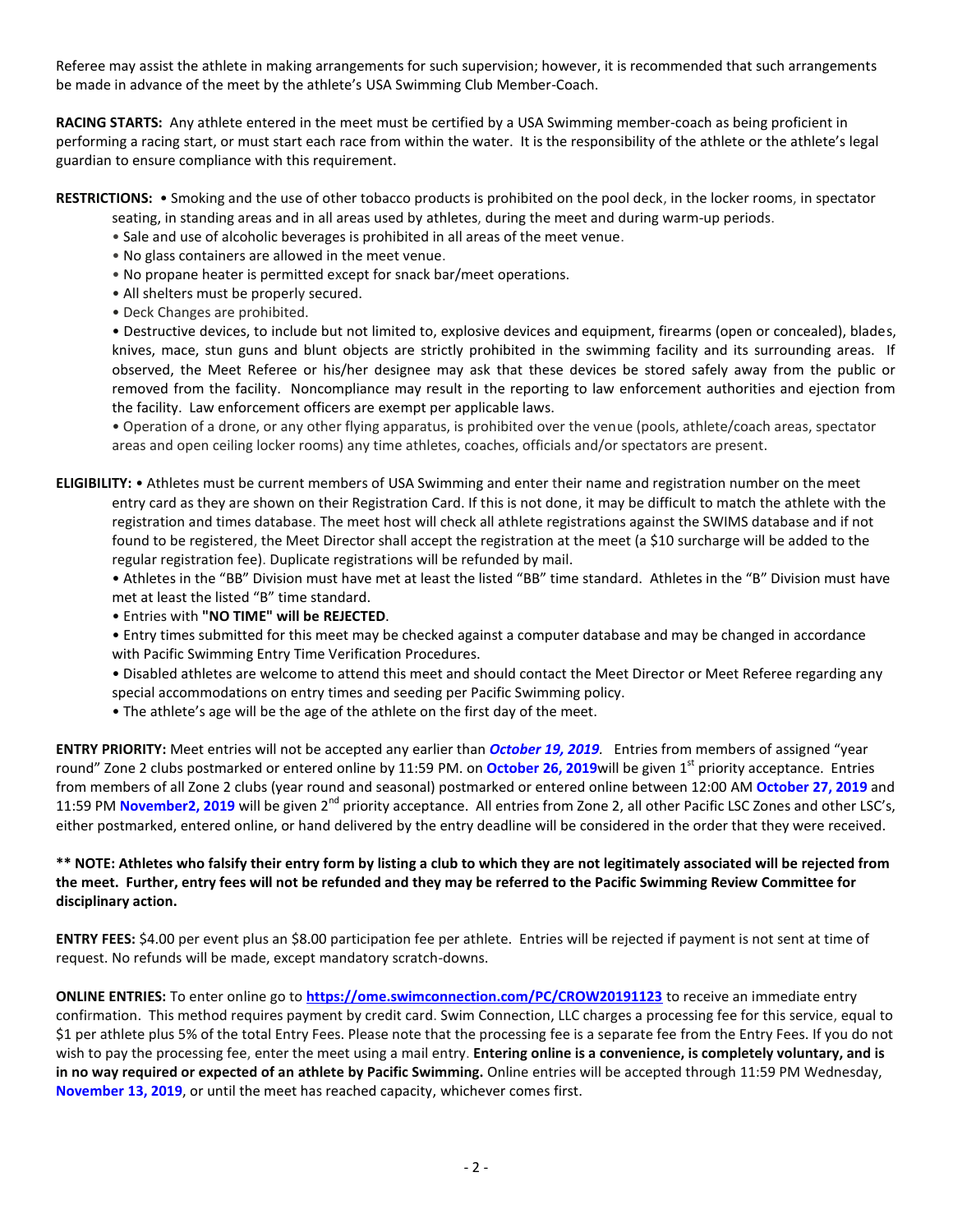**MAILED OR HAND DELIVERED ENTRIES**: Entries must be on the attached consolidated entry form. Forms must be filled out completely and printed clearly with athlete's best time. Entries must be postmarked by Monday, **November 11, 2019** or hand delivered by 6:30 PM, Wednesday, **November 13, 2019**. No late entries will be accepted. No entries received after the meet has reached capacity will be accepted. No refunds will be made, except mandatory scratch-downs. Requests for confirmation of receipt of entries should include a self-addressed, stamped envelope.

|                             | Make check payable to: Sharks Swim Team |                       |                     |
|-----------------------------|-----------------------------------------|-----------------------|---------------------|
| Mail entries to: Ethan Hall |                                         | hand deliver entries: | Ethan Hall          |
|                             | 711 Silver Lake Dr.                     |                       | 711 Silver Lake Dr. |
|                             | Danville, CA 94526                      |                       | Danville, CA 94526  |
|                             |                                         |                       |                     |

**CHECK-IN:** The meet will be deck seeded. Athletes must check-in at the Clerk-of-Course. No event shall be closed more than 30 minutes before the scheduled start of the session. Close of check-in for all individual events shall be no more than 60 minutes before the estimated time of the start of the first heat of the event. Athletes who do not check-in will not be seeded and will not be allowed to compete in that event.

**SCRATCHES:** Any athletes not reporting for or competing in an individual timed final event shall not be penalized. Athletes who must withdraw from an event after it is seeded are requested to inform the referee immediately.

**AWARDS:** First through eighth places in each division (B & BB) will be awarded for the 10&under, 11-12, 13-14 age groups. All athletes achieving an A time for the first time will be awarded a standard A medal, regardless of place achieved in the event. We will not mail or distribute awards after the meet.

**ADMISSION:** Free. A limited number of meet programs will be available for \$5.00.

**SNACK BAR & HOSPITALITY:** A snack bar will be available throughout the competition. Coaches and working deck officials will be provided lunch. Hospitality will serve refreshments to timers and volunteers.

**MISCELLANEOUS:** No overnight parking is allowed. Facilities will not be provided after meet hours.

**MINIMUM OFFICIALS:** The Meet Referee shall conduct an inventory of Officials and shall compare the number of athletes entered against the number of Officials that worked representing each club per day of the meet. Those clubs who have not provided sufficient Officials in a day of the meet, in accordance with the table below, will be fined \$100 per missing Official per day.

| Number of athletes entered in meet<br>per club per day | Number of trained and carded officials<br>required |
|--------------------------------------------------------|----------------------------------------------------|
| $1 - 10$                                               |                                                    |
| 11-25                                                  |                                                    |
| $26 - 50$                                              |                                                    |
| 51-75                                                  |                                                    |
| 76-100                                                 |                                                    |
| Every 20 Athletes over 100                             |                                                    |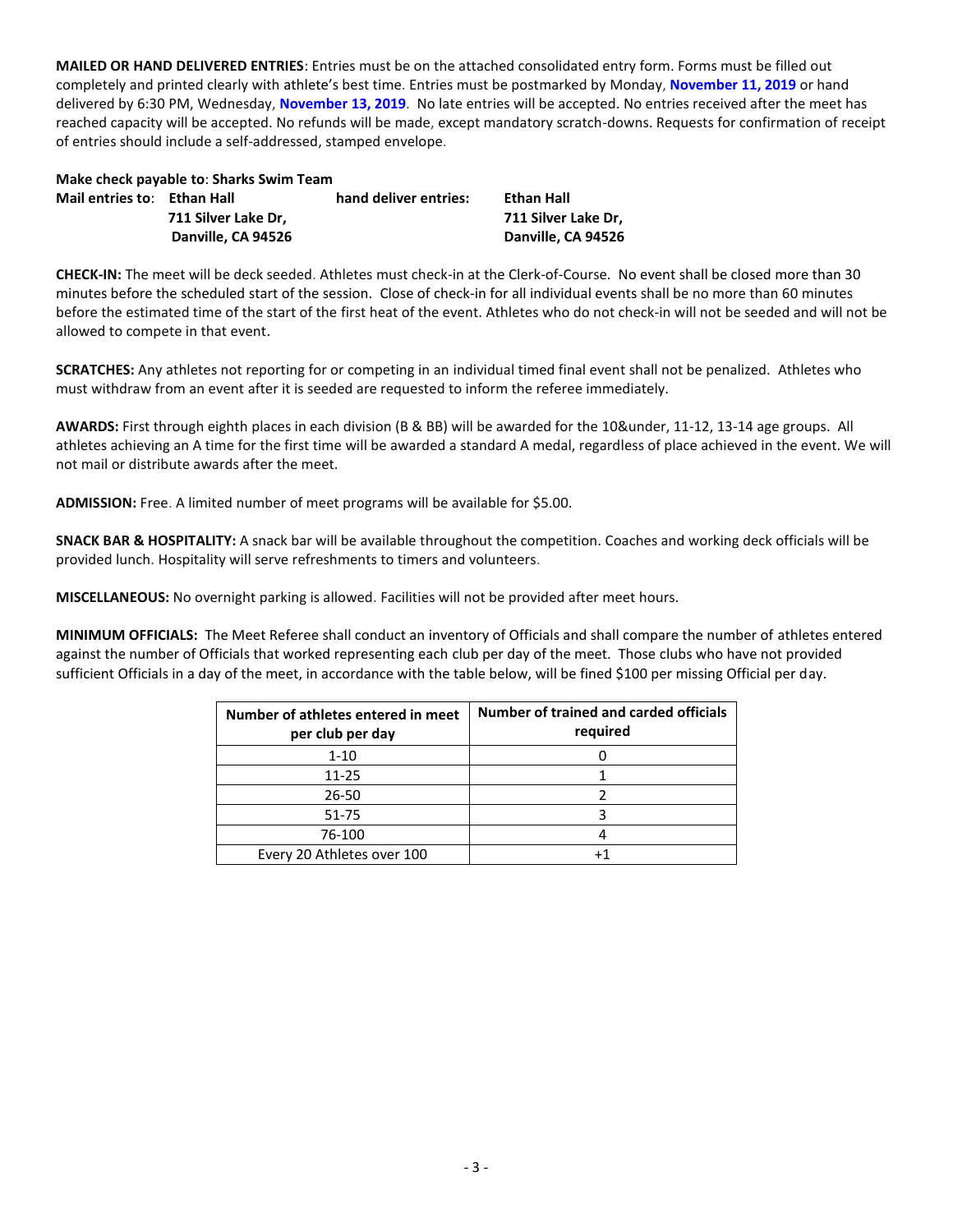## **EVENT SUMMARY**

|                 | <b>SATURDAY</b>        |                 | <b>SUNDAY</b>    |                  |                |  |  |
|-----------------|------------------------|-----------------|------------------|------------------|----------------|--|--|
| 10 & under      | $13 - 14$<br>$11 - 12$ |                 | 10 & under       | $11 - 12$        | $13 - 14$      |  |  |
| <b>200 FREE</b> | <b>200 FREE</b>        | <b>200 FREE</b> | 200 I.M.         | 200 I.M.         | 200 I.M        |  |  |
| 100 BREAST      | 100 BREAST             | 100 BREAST      | 50 FREE          | 50 FREE          | 50 FREE        |  |  |
| <b>100 FLY</b>  | <b>100 FLY</b>         | <b>100 FLY</b>  | <b>50 BREAST</b> | <b>50 BREAST</b> |                |  |  |
| 50 BACK         | 50 BACK                |                 |                  | 200 BREAST       | 200 BREAST     |  |  |
|                 | 200 BACK               | 200 BACK        | <b>50 FLY</b>    | <b>50 FLY</b>    |                |  |  |
| <b>100 FREE</b> | <b>100 FREE</b>        | <b>100 FREE</b> |                  | <b>200 FLY</b>   | <b>200 FLY</b> |  |  |
| 100 I.M.        | 100 I.M.               |                 | 100 BACK         | 100 BACK         | 100 BACK       |  |  |
|                 | 500 Free               |                 |                  | 400 I.M.         |                |  |  |
|                 |                        |                 |                  |                  | 1650 Free      |  |  |

## **EVENTS**

|                        | Saturday, November 23, 2018 |                              | Sunday, November 24, 2018     |                      |                              |  |  |  |
|------------------------|-----------------------------|------------------------------|-------------------------------|----------------------|------------------------------|--|--|--|
| Girls<br><b>EVENT#</b> | <b>EVENT</b>                | <b>Boys</b><br><b>EVENT#</b> | <b>Girls</b><br><b>EVENT#</b> | <b>EVENT</b>         | <b>Boys</b><br><b>EVENT#</b> |  |  |  |
| 1                      | 11-12 200 FREE              | $\overline{2}$               | 39                            | 11-12 200 IM         | 42                           |  |  |  |
| 3                      | 10 & U 200 FREE             | $\overline{4}$               | 41                            | 10 & Under 200 I.M.  | 44                           |  |  |  |
| 5                      | 13-14 200 FREE              | 6                            | 43                            | 13-14 200 I.M.       | 46                           |  |  |  |
| $\overline{7}$         | 11-12 100 BREAST            | 8                            | 45                            | 11-12 50 FREE        | 48                           |  |  |  |
| 9                      | 10 & Under 100 BREAST       | 10                           | 47                            | 10 & Under 50 FREE   | 48                           |  |  |  |
| 11                     | 13-14 100 BREAST            | 12                           | 49                            | 13-14 50 FREE        | 50                           |  |  |  |
| 13                     | 11-12 100 FLY               | 14                           | 51                            | 11-12 50 BREAST      | 52                           |  |  |  |
| 15                     | 10 & Under 100 FLY          | 16                           | 53                            | 10 & Under 50 BREAST | 54                           |  |  |  |
| 17                     | 13-14 100 FLY               | 18                           | 55                            | 13-14 200 BREAST     | 56                           |  |  |  |
| 19                     | 11-12 50 BACK               | 20                           | 57                            | 11-12 200 BREAST     | 58                           |  |  |  |
| 21                     | 10 & Under 50 BACK          | 22                           | 59                            | 10 & Under 50 FLY    | 60                           |  |  |  |
| 23                     | 13-14 200 BACK              | 24                           | 61                            | 11-12 50 FLY         | 62                           |  |  |  |
| 25                     | 11-12 200 BACK              | 26                           | 63                            | 13-14 200 FLY        | 64                           |  |  |  |
| 27                     | 10 & Under 100 FREE         | 28                           | 65                            | 11-12 200 FLY        | 66                           |  |  |  |
| 29                     | 13-14 100 FREE              | 30                           | 67                            | 10 & Under 100 BACK  | 68                           |  |  |  |
| 31                     | 11-12 100 FREE              | 32                           | 69                            | 13-14 100 BACK       | 70                           |  |  |  |
| 33                     | 10 & Under 100 I.M.         | 34                           | 71                            | 11-12 100 BACK       | 72                           |  |  |  |
| 35                     | 11-12 100 I.M.              | 36                           | 73                            | 11-14 400 I.M. *     | 74                           |  |  |  |
| 37                     | <b>OPEN 500 FREE *</b>      | 38                           | 75                            | 11-14 1650 FREE *    | 76                           |  |  |  |

\*Athletes entering the 500 and 1650 freestyle must have achieved the BB time for this event in their age group, and must provide their own timers and lap counters.

Athletes entering the 400 IM must have achieved the BB time for this event in their age group, and must provide their own timers. These events may be swum alternating heats of girls and boys, or seeded combining girls and boys.

> Time standards are located on the Pacific Swimming web site at: **<http://www.pacswim.org/swim-meet-times/standards>**